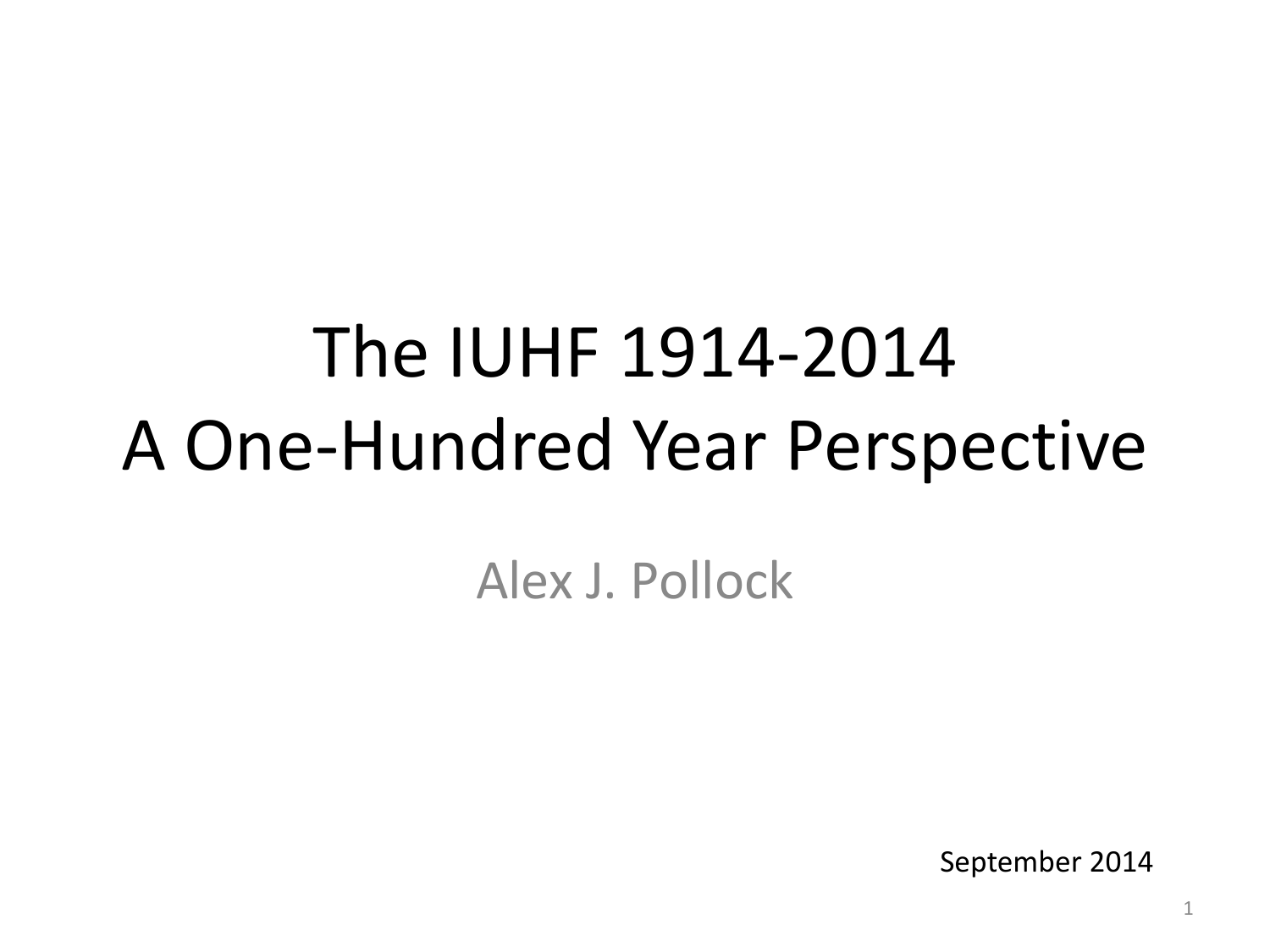## Population of the World

1914: 1.8 billion

2014: 7.1 billion

#### $2014 = 4 \times 1914$

### That's a lot more houses!

Source: U.S. Census Bureau, Maddison Project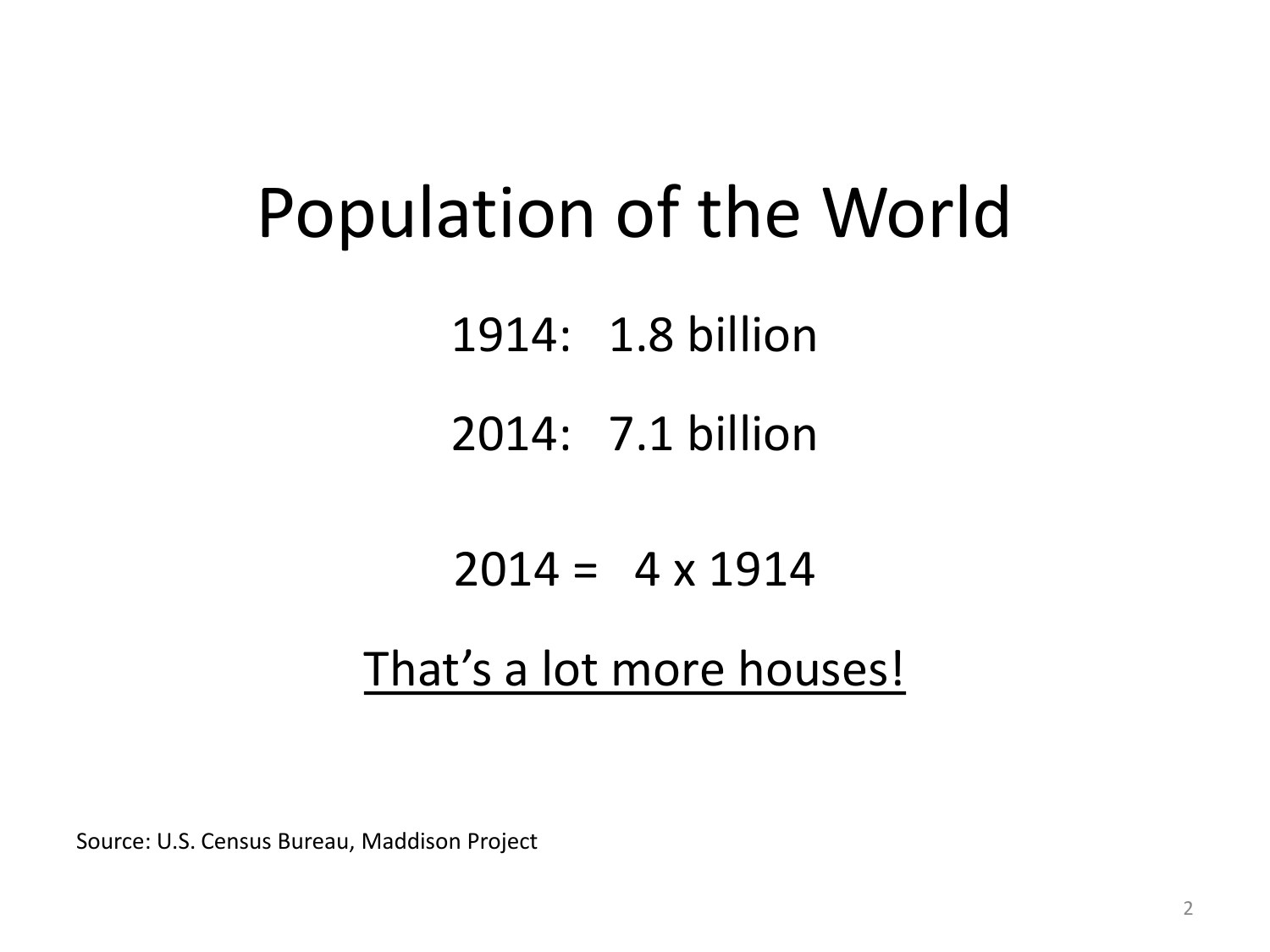## GDP of the World, 2013\$ (PPP)

1914: \$5 trillion

### 2014: \$87 trillion

#### $2014 = 17.5 \times 1914$

Source: IMF, Maddison Project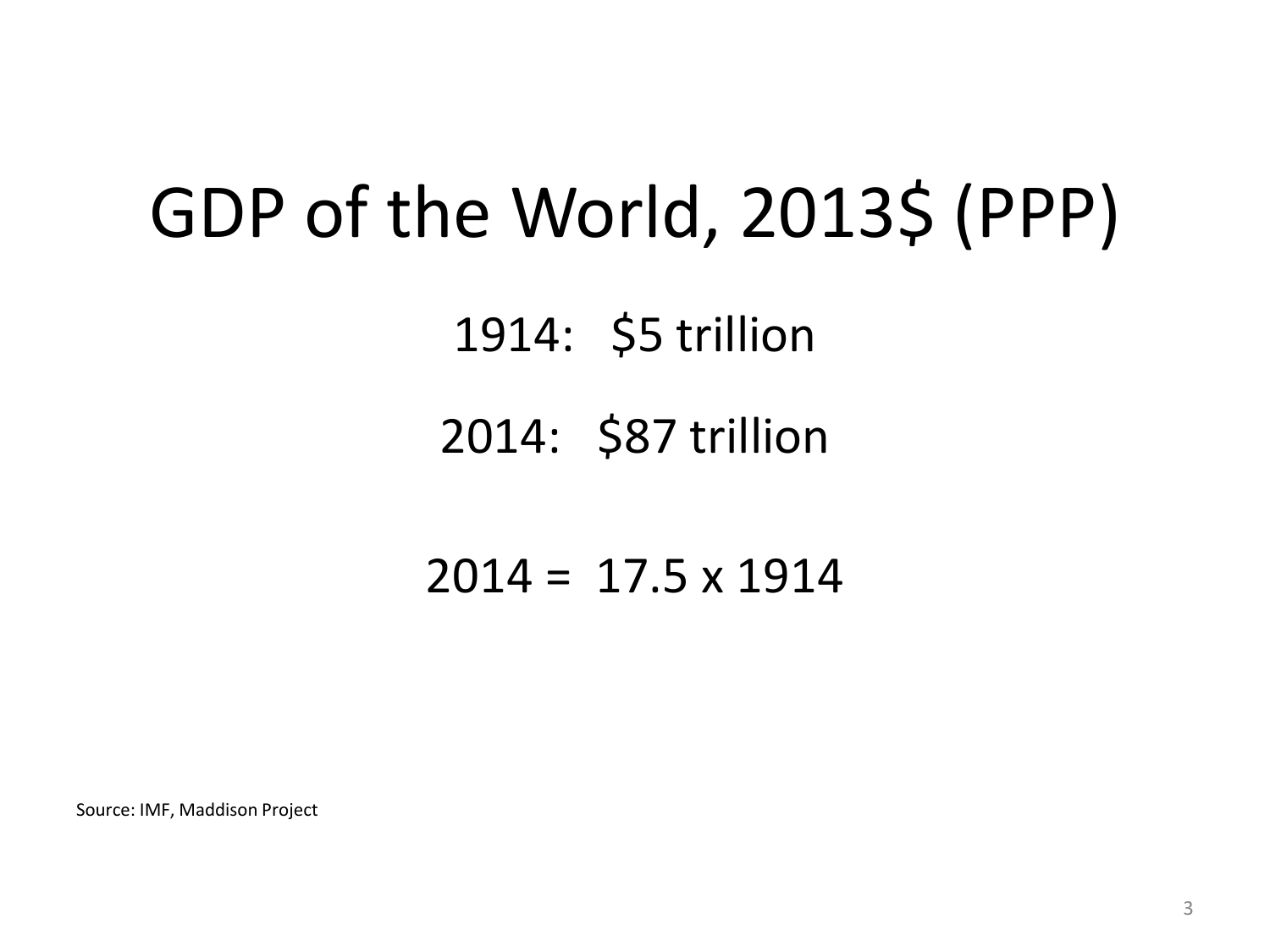### Per Capita GDP of the World, 2013\$ (PPP)

1914: \$2,800

### 2014: \$12,300

#### $2014 = 4.5 \times 1914$

Source: IMF, U.S. Census Bureau, Maddison Project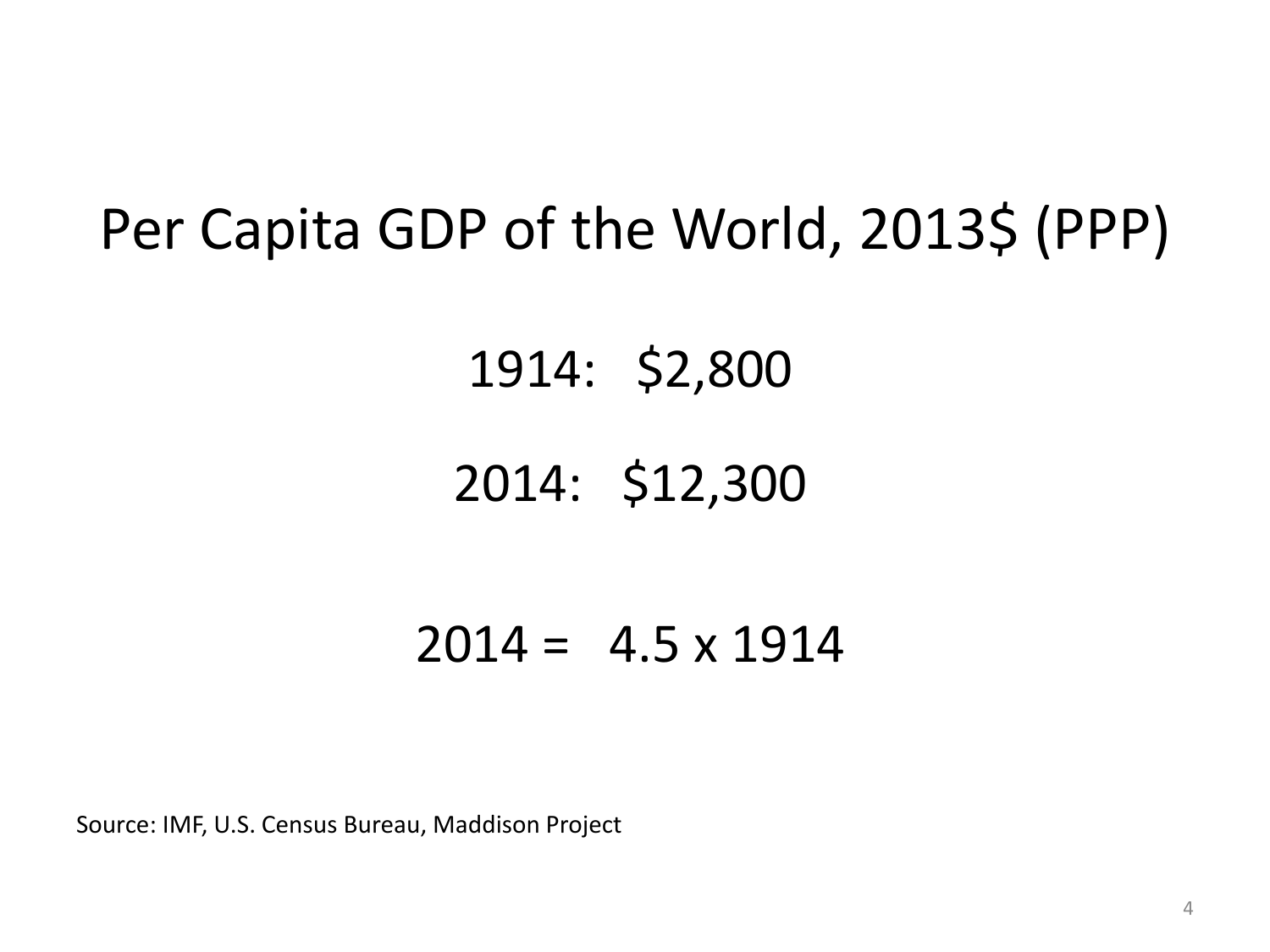#### Europe, 1914 (26 states)

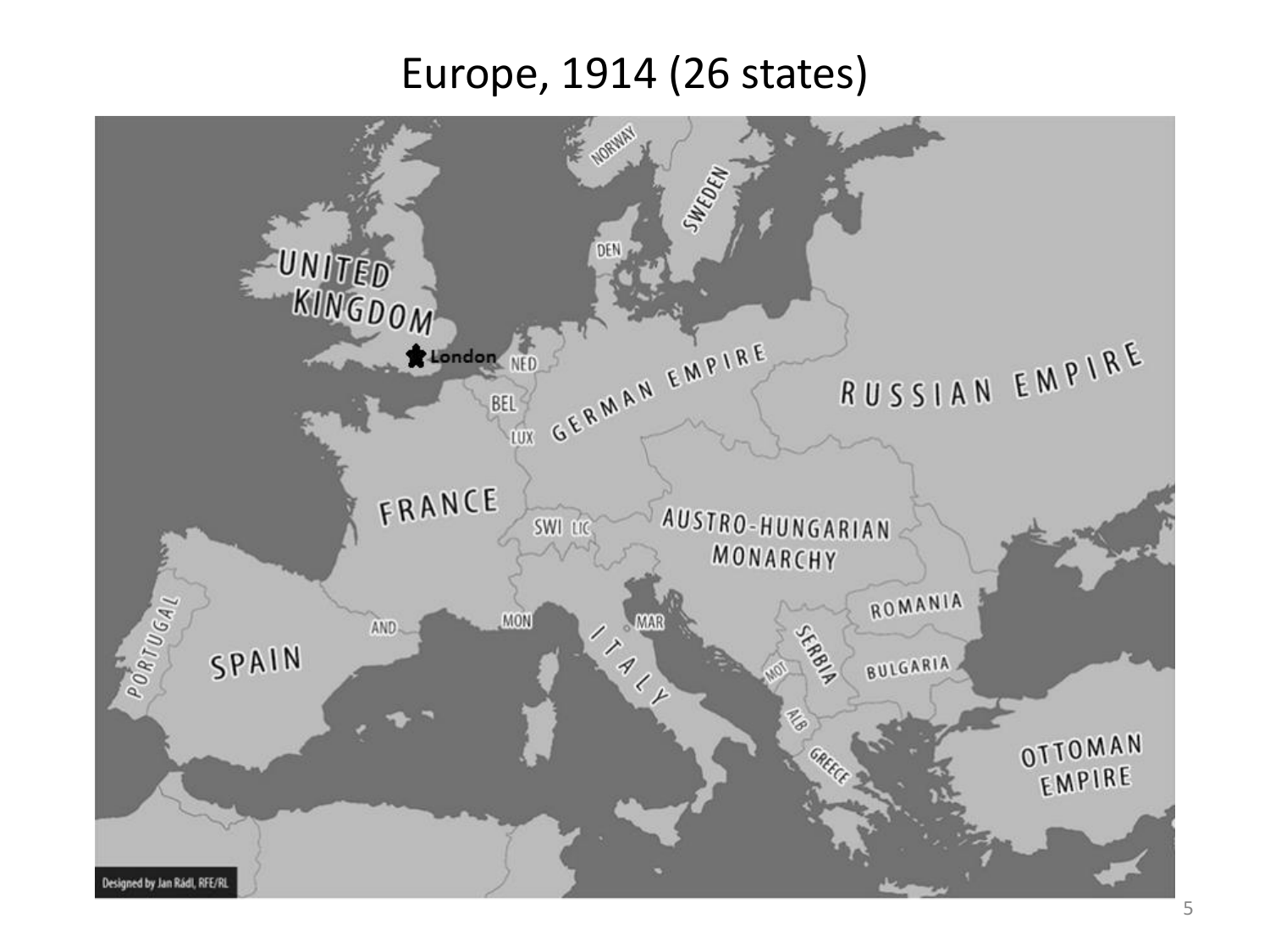#### Europe, 2014 (46 states)

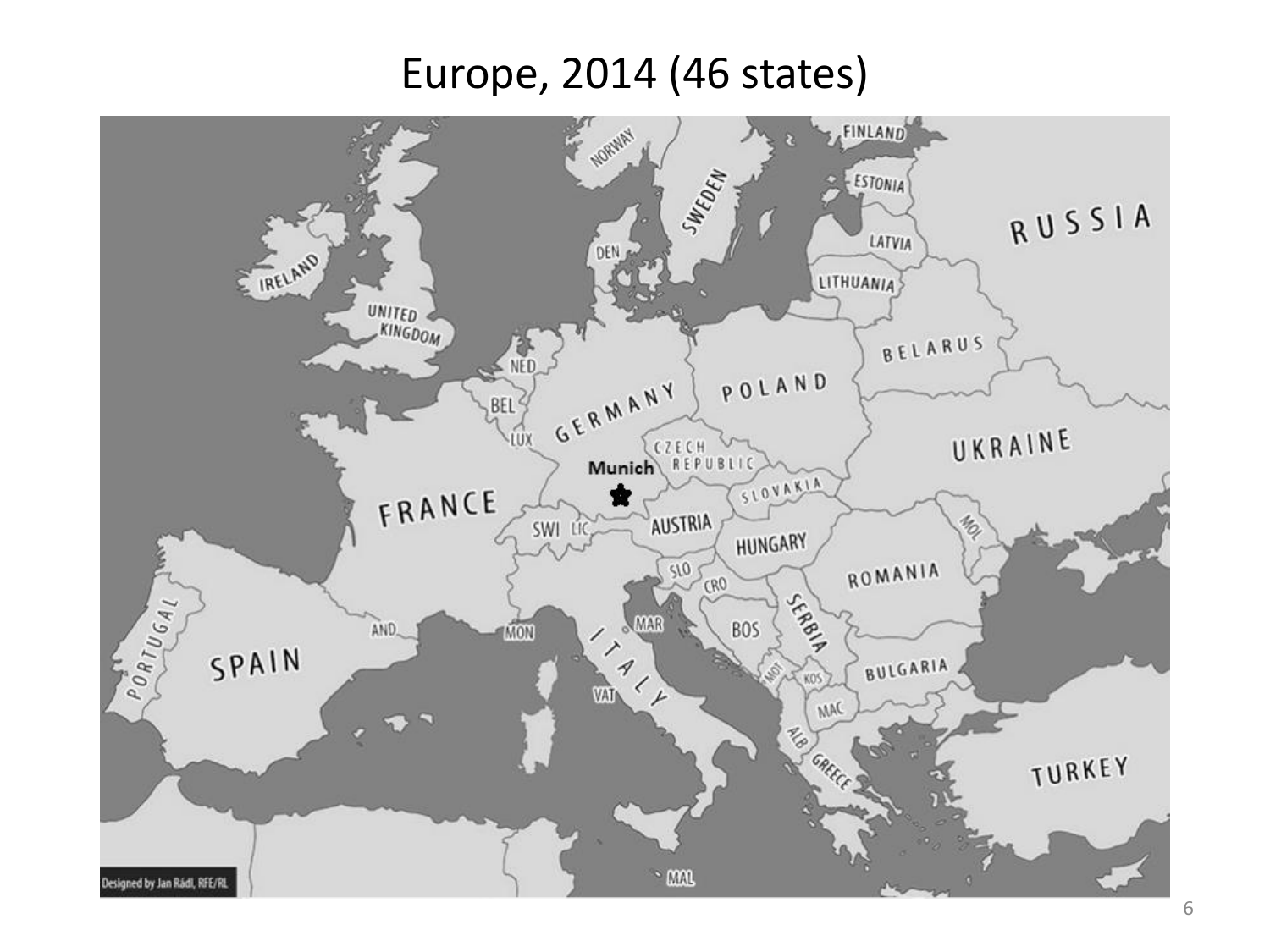## Countries Attending the Opening Conference in London, August 1914

|                      | <b>Delegates</b> |
|----------------------|------------------|
| United Kingdom       | 19               |
| <b>United States</b> | 18               |
| South Africa         |                  |
|                      |                  |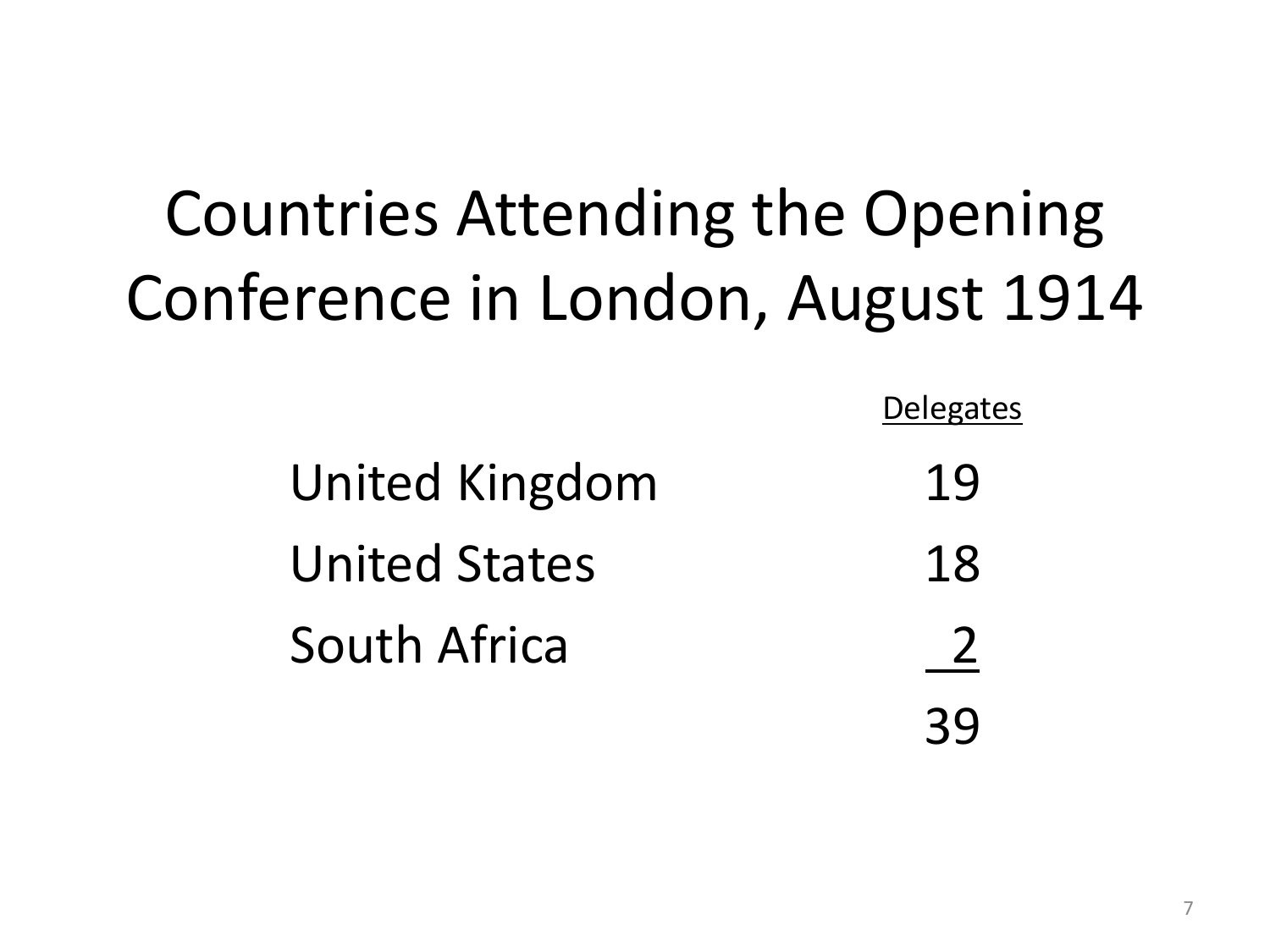## From the Constitution Adopted for the International Congress, 1914

- "To disseminate knowledge concerning the best methods of conducting our financial organizations or home building companies by whatever name known"
- "To encourage thrift and stimulate the building and owning of homes by people throughout the world"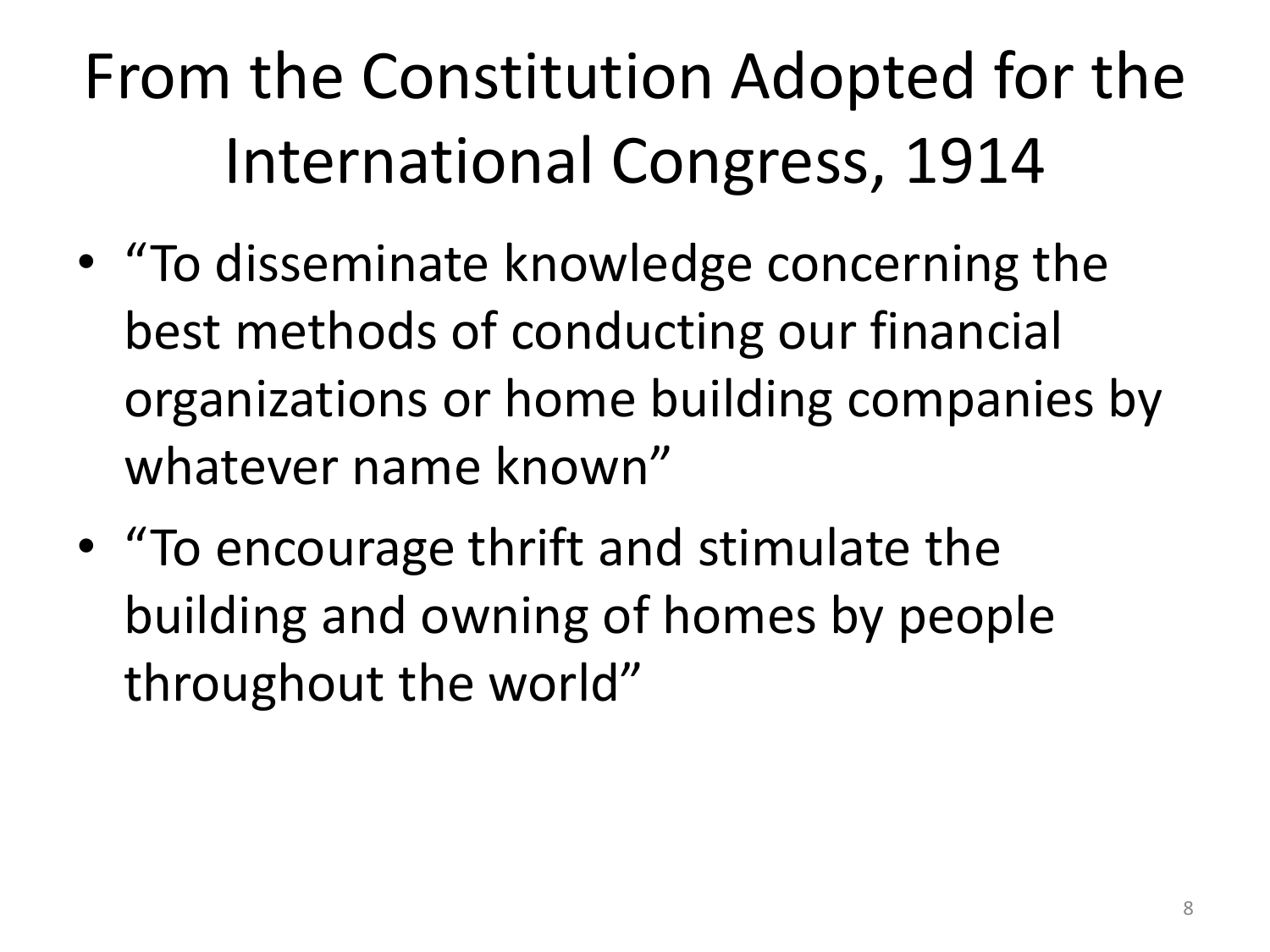## What's in a Name?

- International Union of Building Societies and Savings Associations
- International Union of Housing Finance Institutions
- International Union for Housing Finance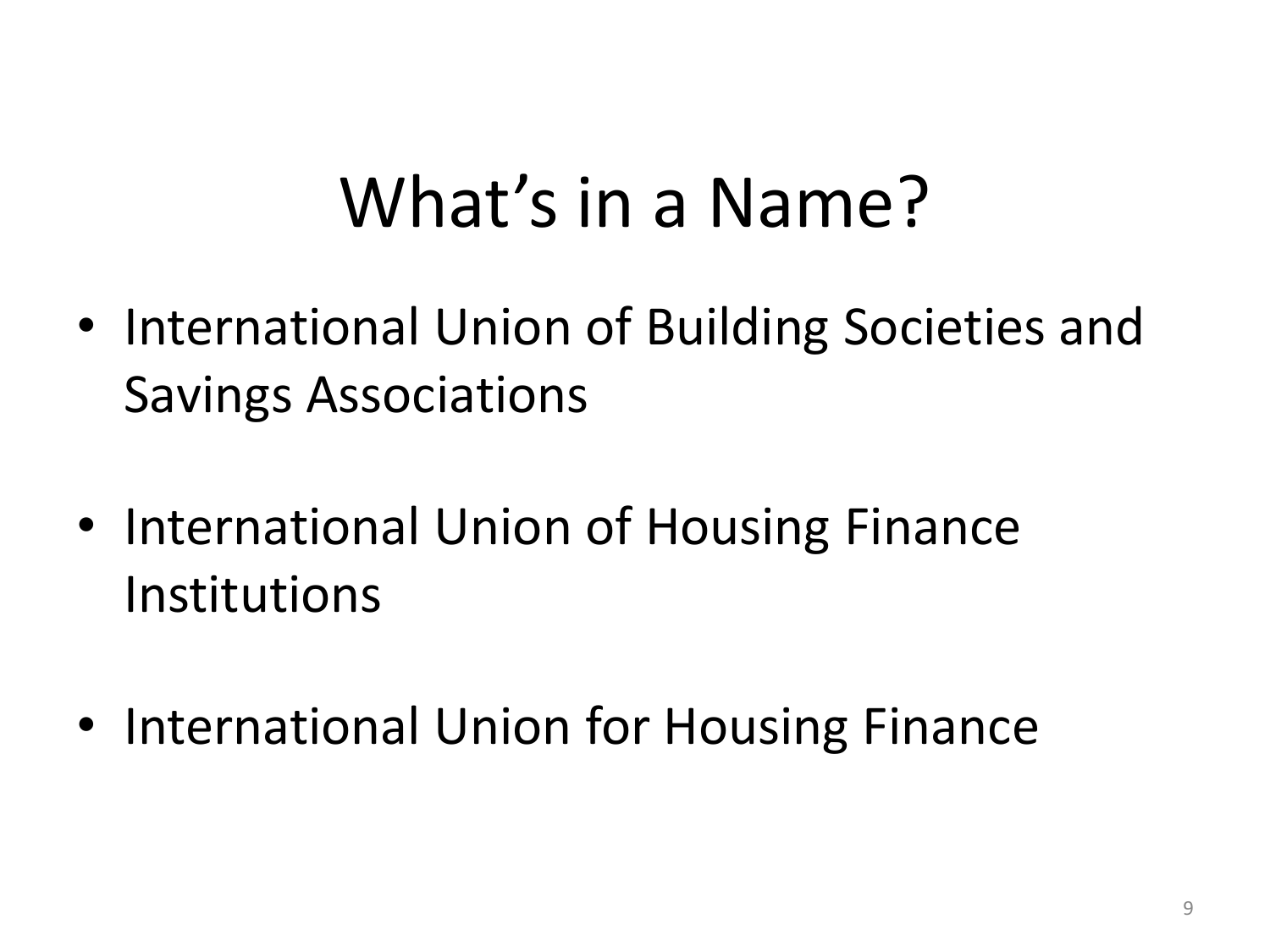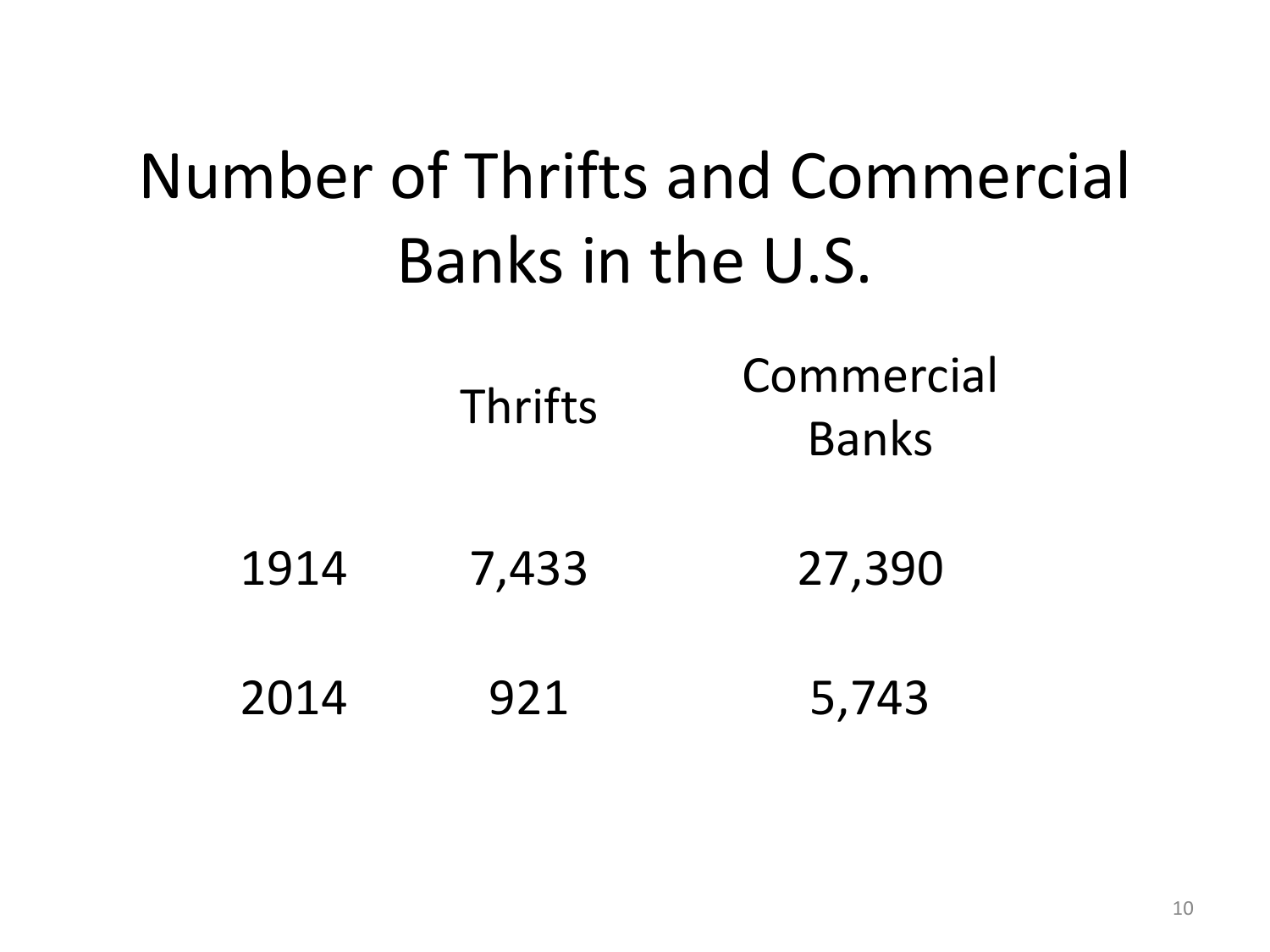#### **100-year U.S. Homeownership Rate** 1914-2014



*Source: United States Census Bureau*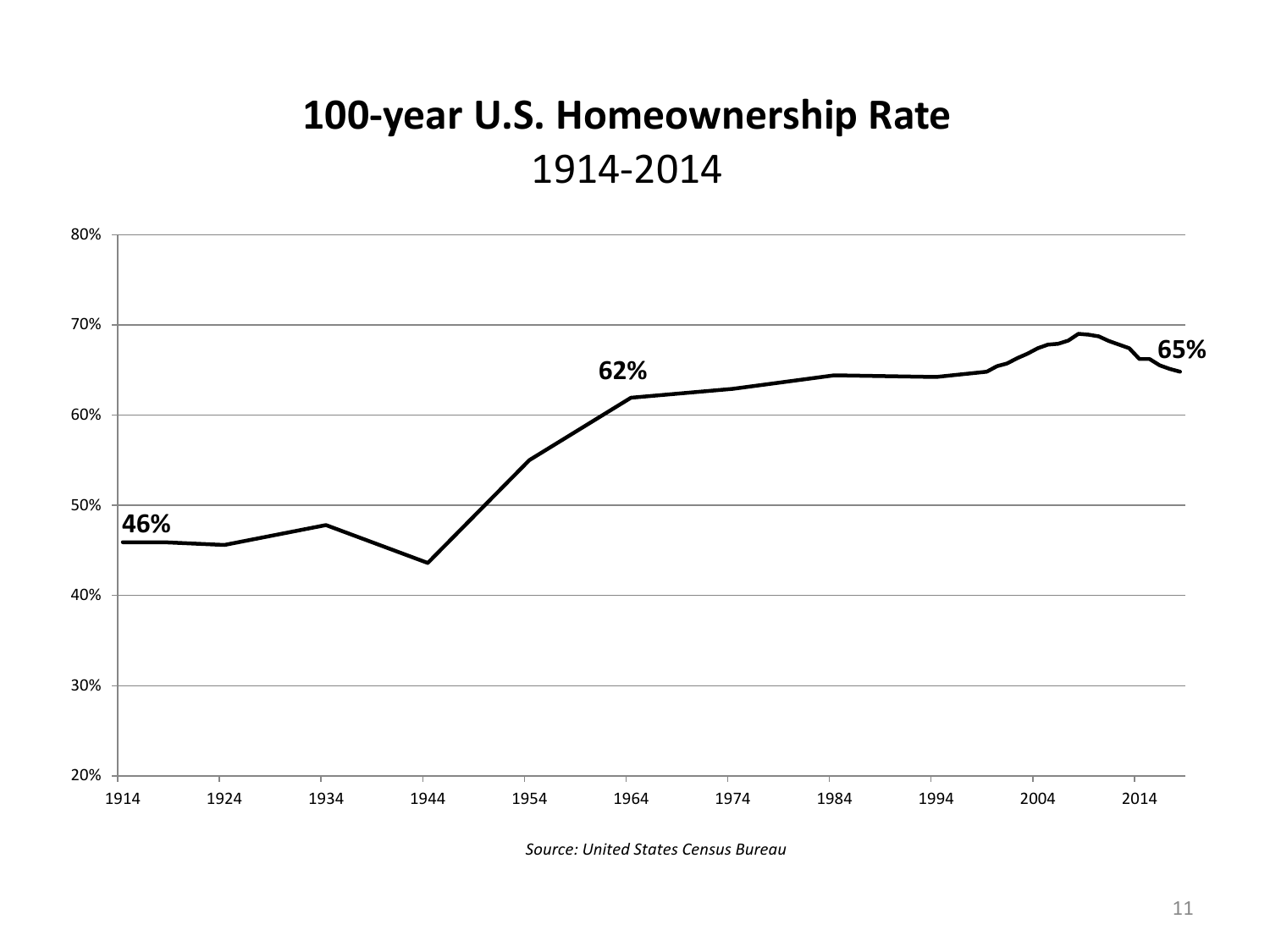#### **England Long-Term Homeownership Rate** 1918-2011

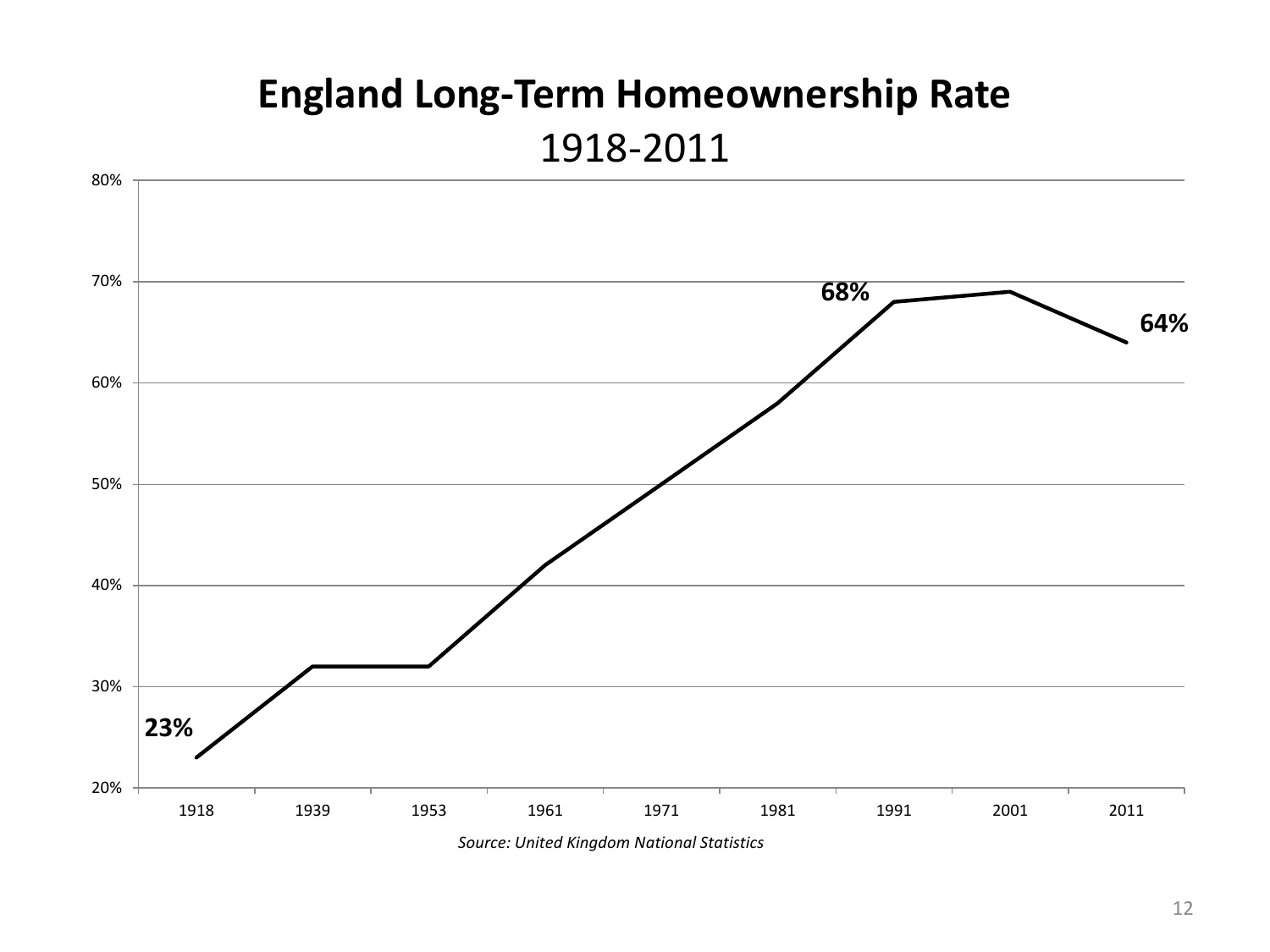#### **The U.S. Housing Bubble:**

#### **Case-Shiller National Home Price Index Values 1987-2014**

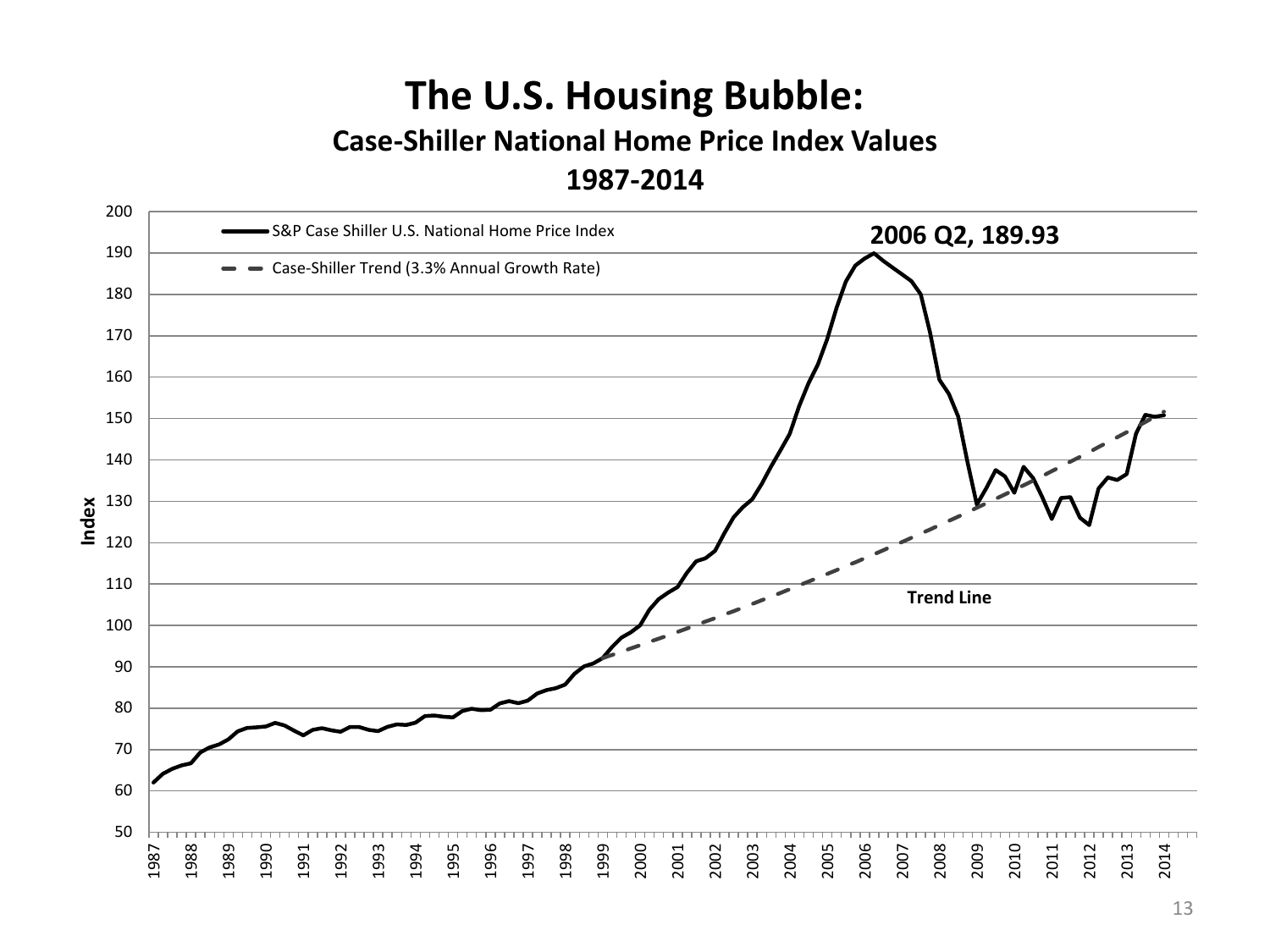### **International Comparative Housing Bubbles**



*Source: Bloomberg*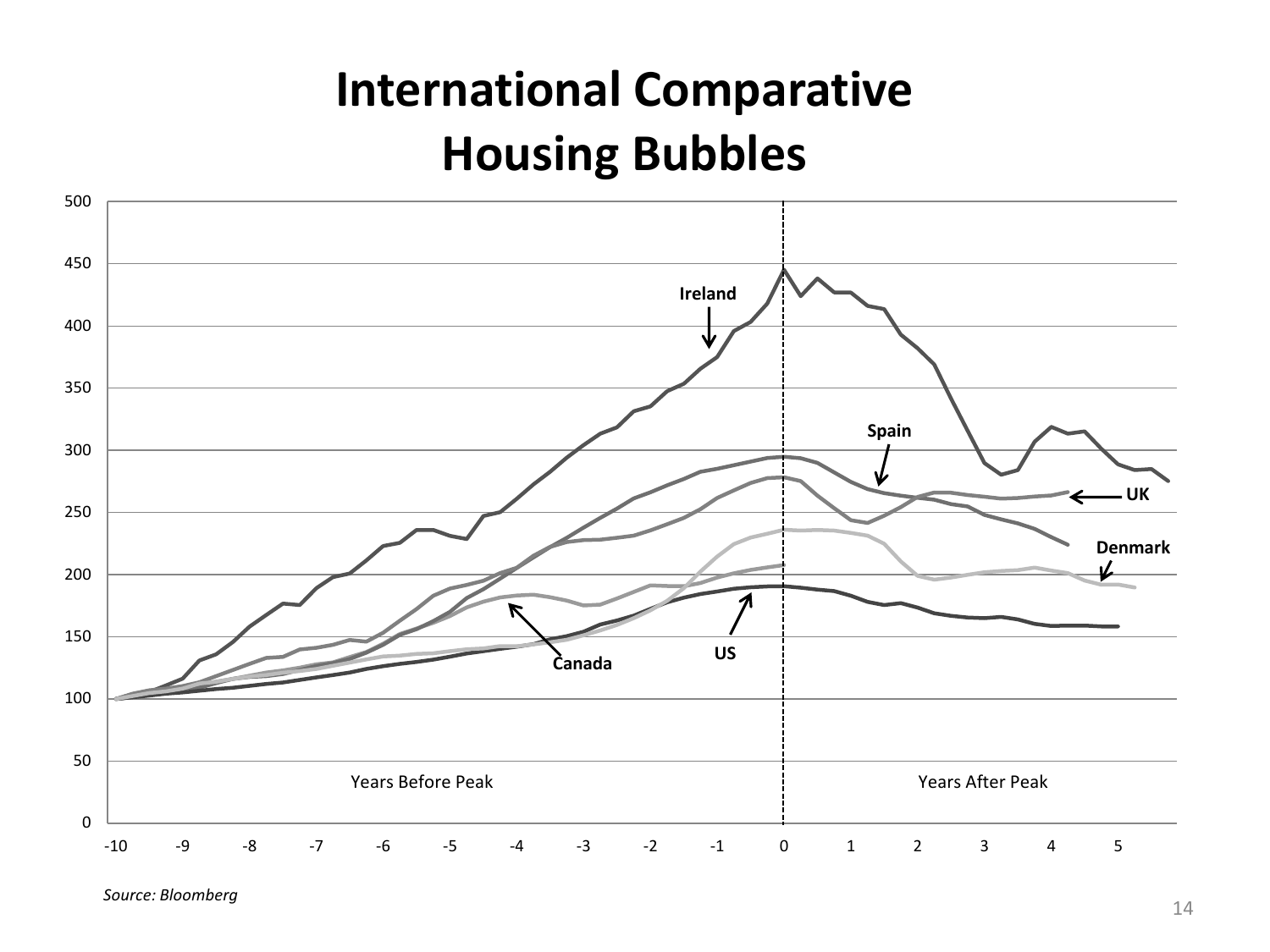

#### **Comparative Bubbles: NASDAQ v. House Prices**

**Years Before and After the Peak of the Bubble**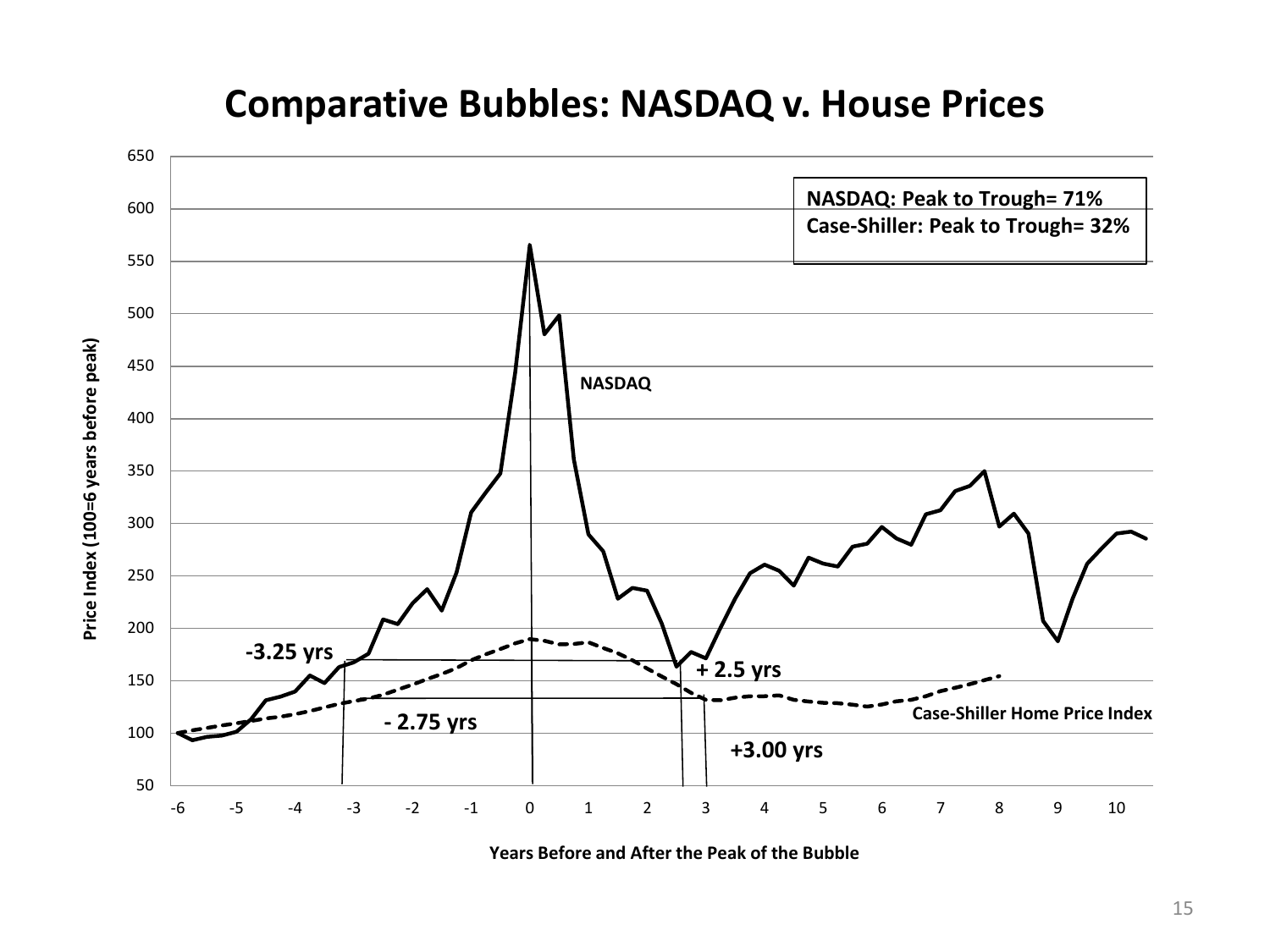### U.S. Housing Finance Eras

**Long-Term U.S. Homeownership Rate**

1914-2014



*Source: United States Census Bureau*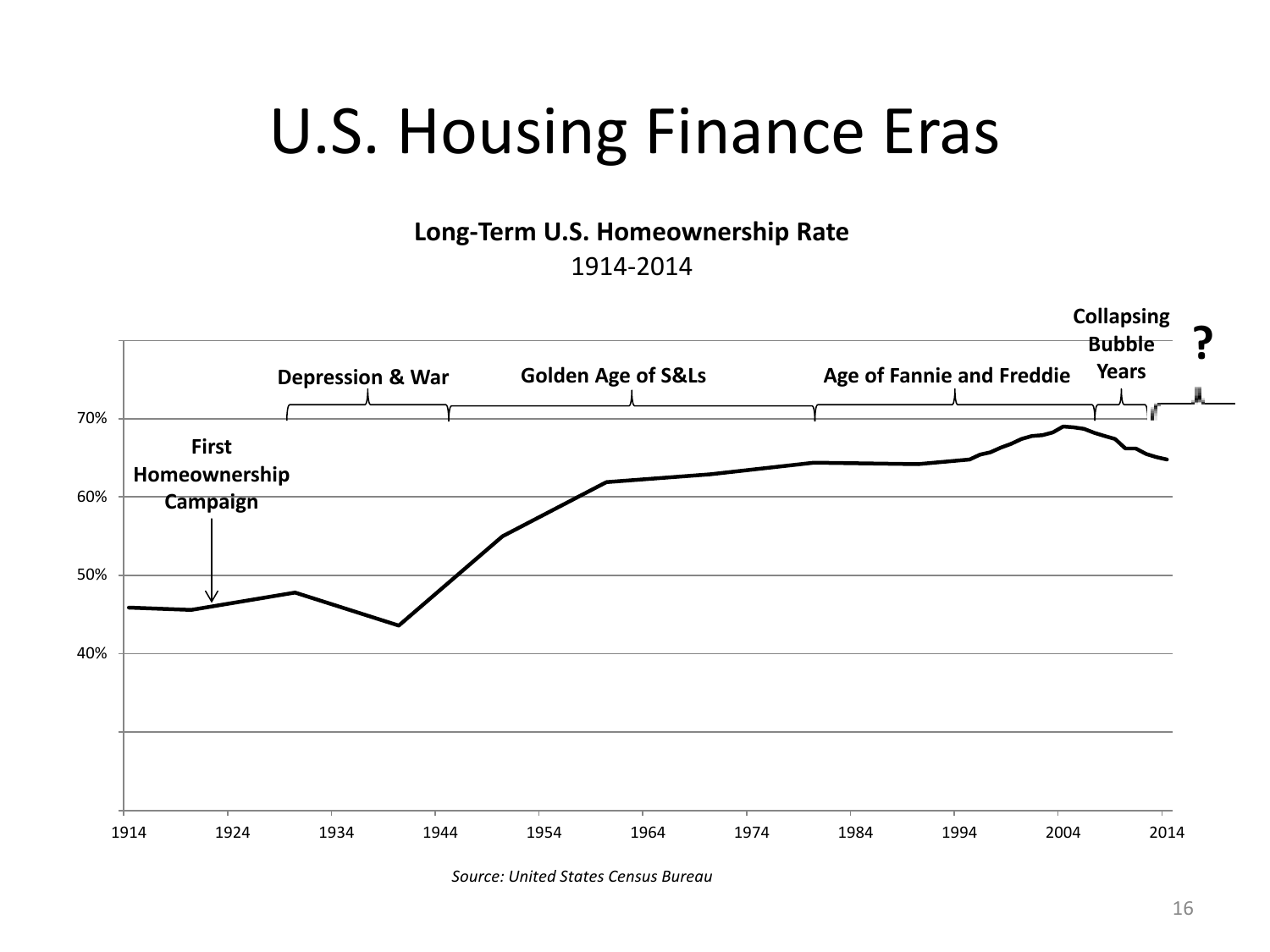## Countercyclical Ideas

What is the collateral for a mortgage loan?

How much can a price change?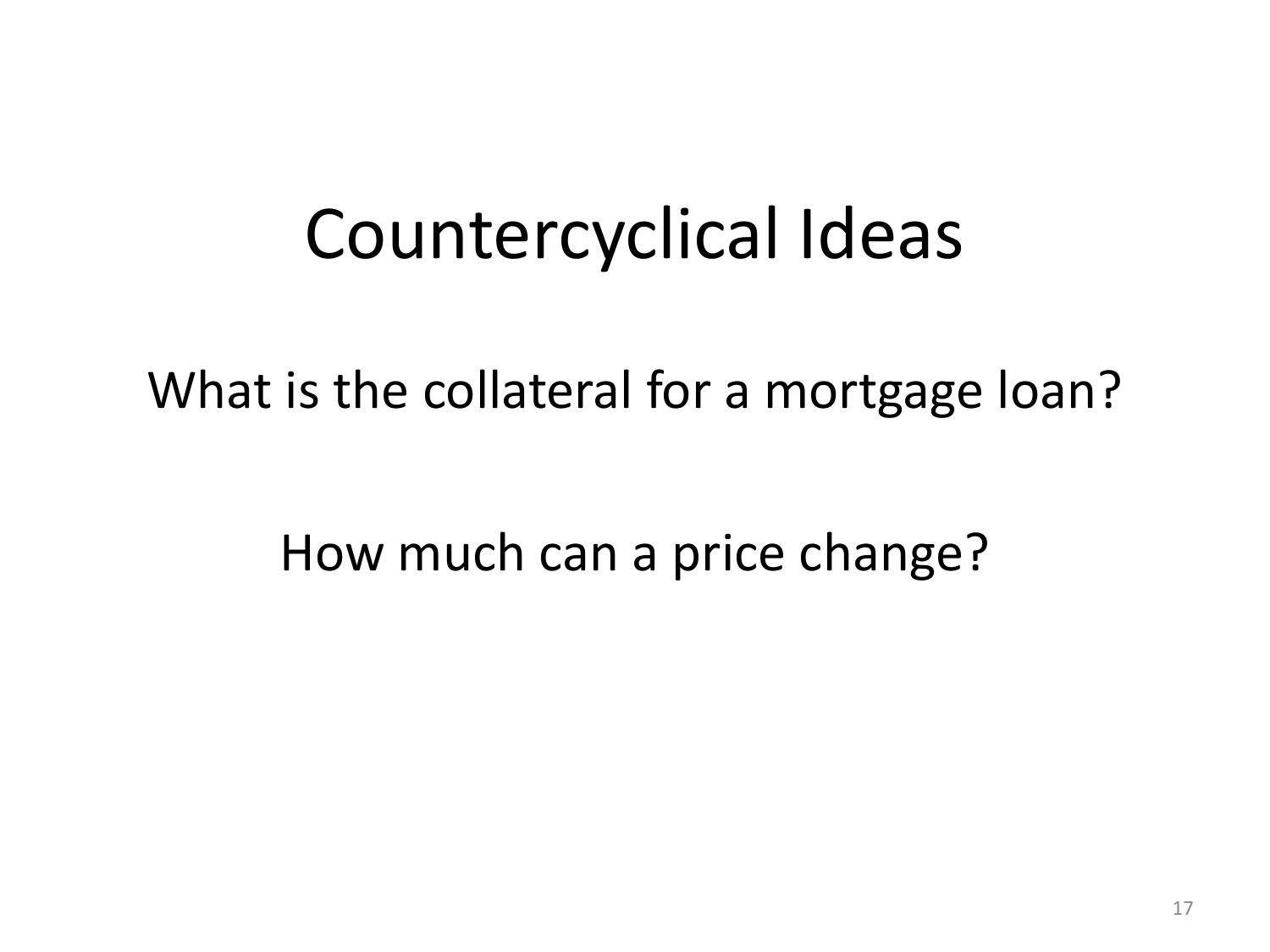## What is IUHF About?

The Past and the Future:

"To provide knowledge, information and understanding about housing finance systems in varying economic, financial, and political contexts, and to compare each of our own narrow institutional assumptions to a broader international perspective, so that we may mutually learn from multiple experiences, experiments, problems, disasters, successes, and innovations"